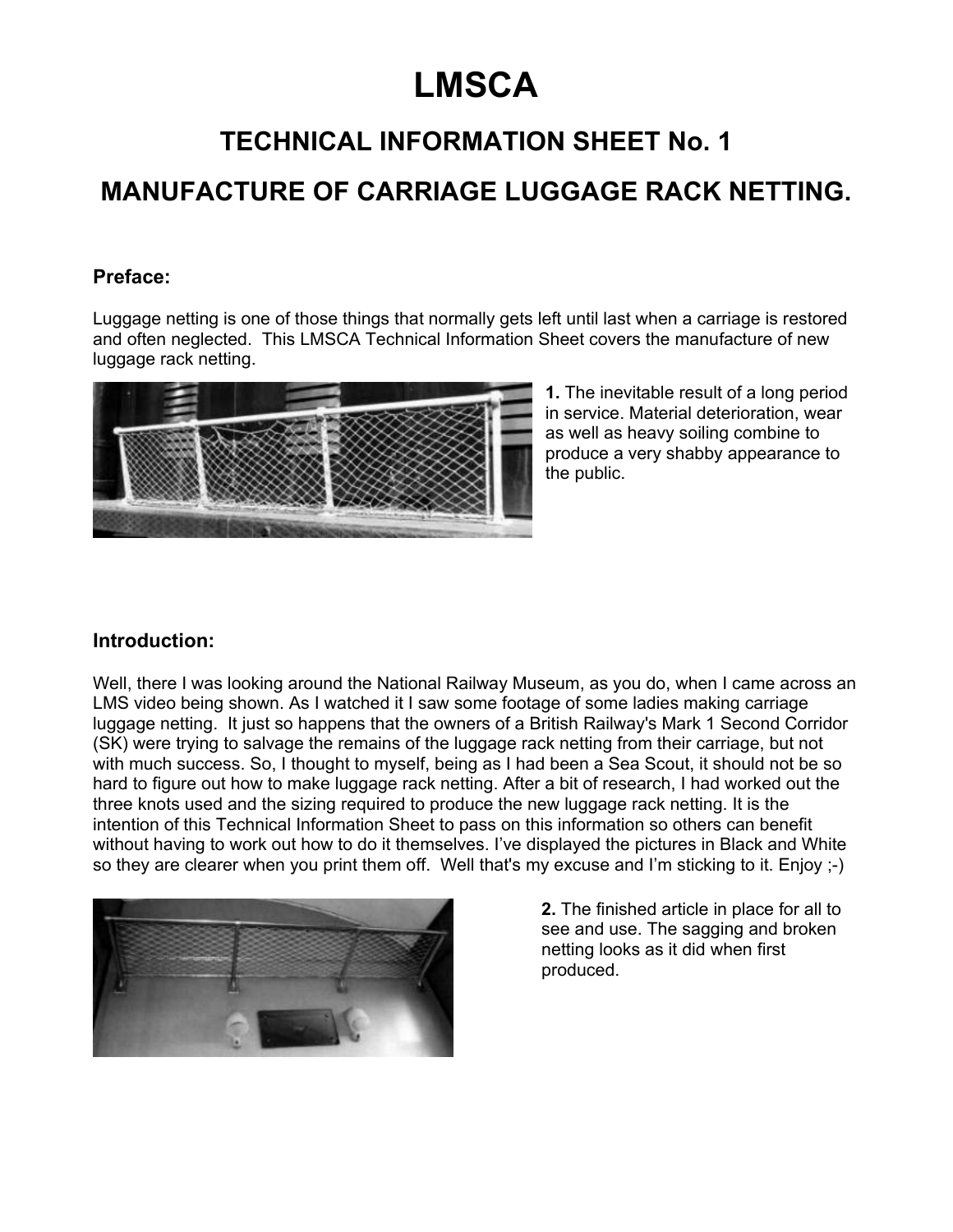## **Equipment required:**



**3.** Shows the five basic items of equipment which are required to produce the netting, details are given below.

**1. String:** We use 3x12 string, i.e. it has 3 strands, each of which are made up of 12 filaments. Bear in mind that it must be strong enough to support the weight of push chairs etc. although it is unlikely that suitcases will make it as far as the luggage racks on our preserved railways today!

**2. Former:** An inch wide piece of 'spacer' wood, ¼" thick. This will be used to make the loops in the netting and enable the knots to be tied in the correct place.

**3. Shuttle:** About 6" long by ¾" wide with slots at either end each ¼" wide by 1" deep. The shuttle can hold about a third of the amount of string required to make a standard sized luggage rack net.

**4. Screw:** An optional extra (!) which can be used as an anchor for the netting when you start production.

**5. Leather finger guards:** These are a must in order to protect your fingers from blisters!

#### **Lets get knotted:**

So there we have it that's the equipment. Now for a little boy scout knot learning:

#### **The Slip Knot:**

This knot is used to get you started when producing luggage rack netting and provides a means to anchor the netting whilst it is being made, they also determine the spacing between the holes in the netting. The slip knot is produced by tying a simple over-hand knot or thumb knot as it is also known. However instead of taking the string all the way through, it is looped through thus the knot can be 'slipped' when pulled apart, without having to untie it.

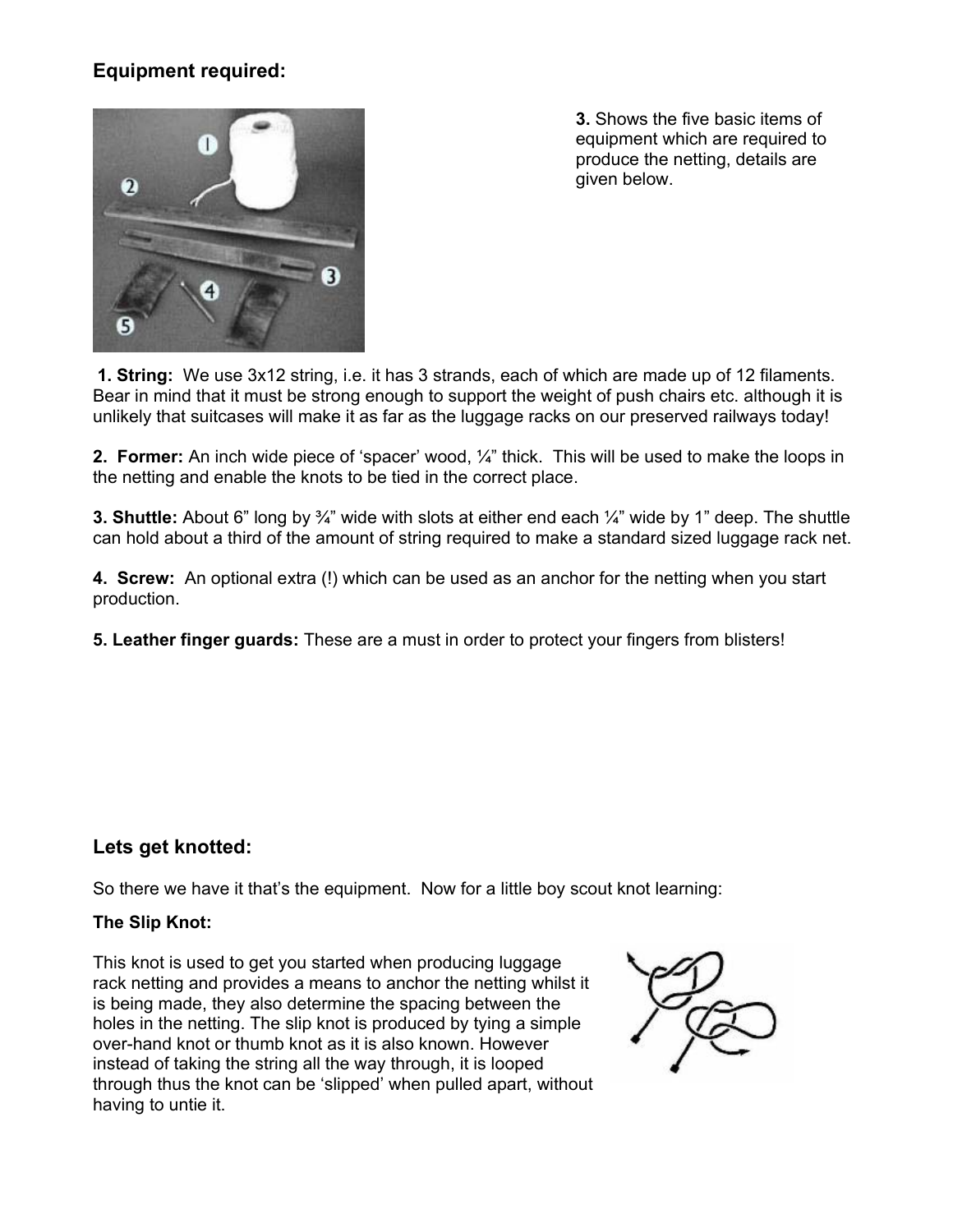#### **The Sheet Bend:**

This knot is used to tie the string together to form the 'holes' in the netting and as a result you will end up getting a lot of practice tying them! To tie the knot form a loop, known as a bite, in the string. Next pass the working end of the string up through the eye formed, then around the back and trap it under its own standing part as shown in the diagrams.





#### **The Fisherman's Knot:**

Since we are making netting it is hardly surprising that there would be a Fisherman's Knot involved somewhere. This knot is used to tie two ends of string together. To tie the knot, position the two ends of string alongside one another facing in opposite directions. Next tie an overhand knot (thumb knot) with one end so as to enclose and grip the standing part of the other piece of string. Make an IDENTICAL overhand knot (thumb knot) with the other end enclosing its nearby standing part. Pull the two knots together and trim the excess ends.



### **How it's done:**

So now you know the knots, its time to learn the method of making the luggage rack netting.

#### **Step 1:**

Tie 10 slip knots in a row at 2" intervals. This produces luggage rack netting which is 9 'squares' wide, the standard size for a BR Mark 1 carriage luggage rack. If you require a different number of squares across to suit a different size luggage rack netting then count the number of squares required and then add one more to make the number of initial slip knots required to start the netting.



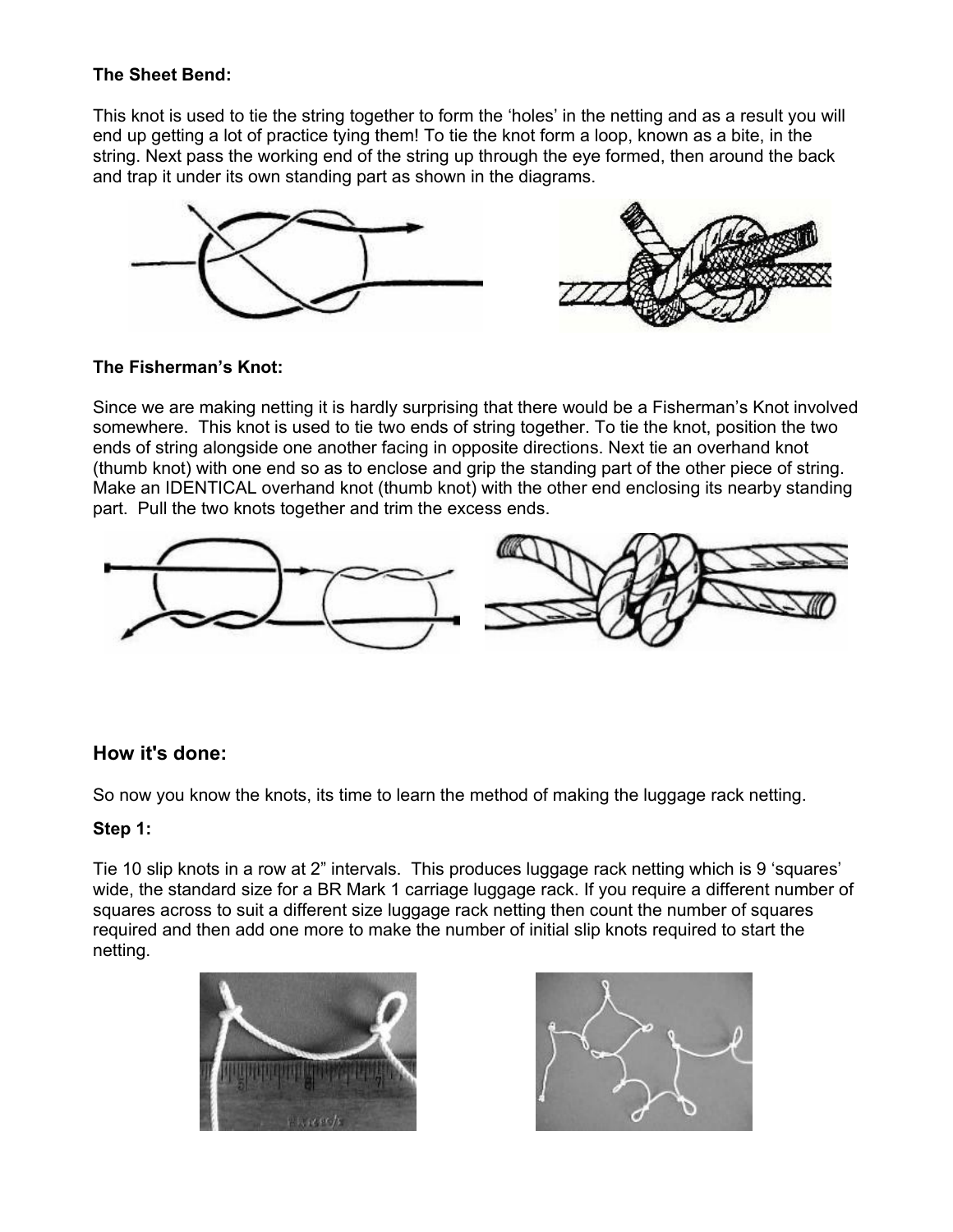#### **Step 2:**

Use the loops made by the Slip Knots to anchor the beginning of the netting. As you do this you will see that 1" loops are produced. Thus the first row of the netting is formed. Wasn't that hard was it! Next wrap the free end of the string around the shuttle, making sure that you start with the free end first. I manage to fit 17 feet of string onto my shuttle and this equates to a third of the string required to complete a full luggage net.



#### **Step 3:**

Now this is where the work starts! Using the 1" wide piece of wood (item 2 mentioned above) form a loop with the working end of the string by wrapping it once round the wood. This has the effect of making the first loop of the second row. Make the loop the same size as the previous row of loops by pulling the wood up to the underside of the loop above. With the loop held in place by your thumb, as shown, pass the shuttle up through the loop formed by the previous row and tie your Sheet Bend, pull the knot tight. Then proceed to produce another loop in the same manner as before and tie the next knot.





#### **Step 4:**

Once you have completed the second row of netting withdraw the 'spacer' wood and pull each knot tight to stop it coming loose. This has the effect of evening up the netting ready for the next row to be started. You will require the use of leather finger guards to tighten the knots since the string can cut into you fingers like a heavy shopping bag!